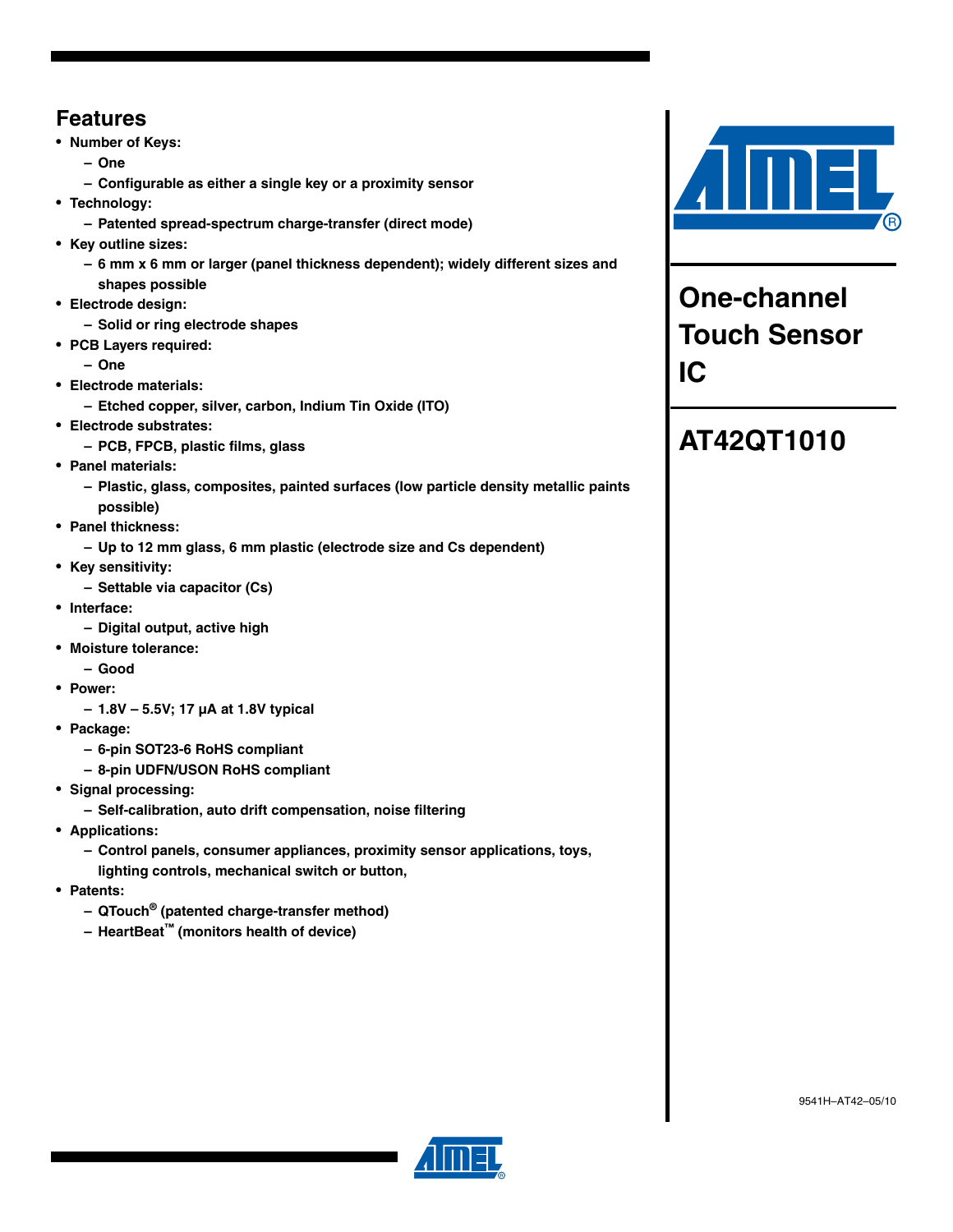

# **1. Pinout and Schematic**

# **1.1 Pinout Configurations**

**1.1.1 6-pin SOT23-6**



**1.1.2 8-pin UDFN/USON**

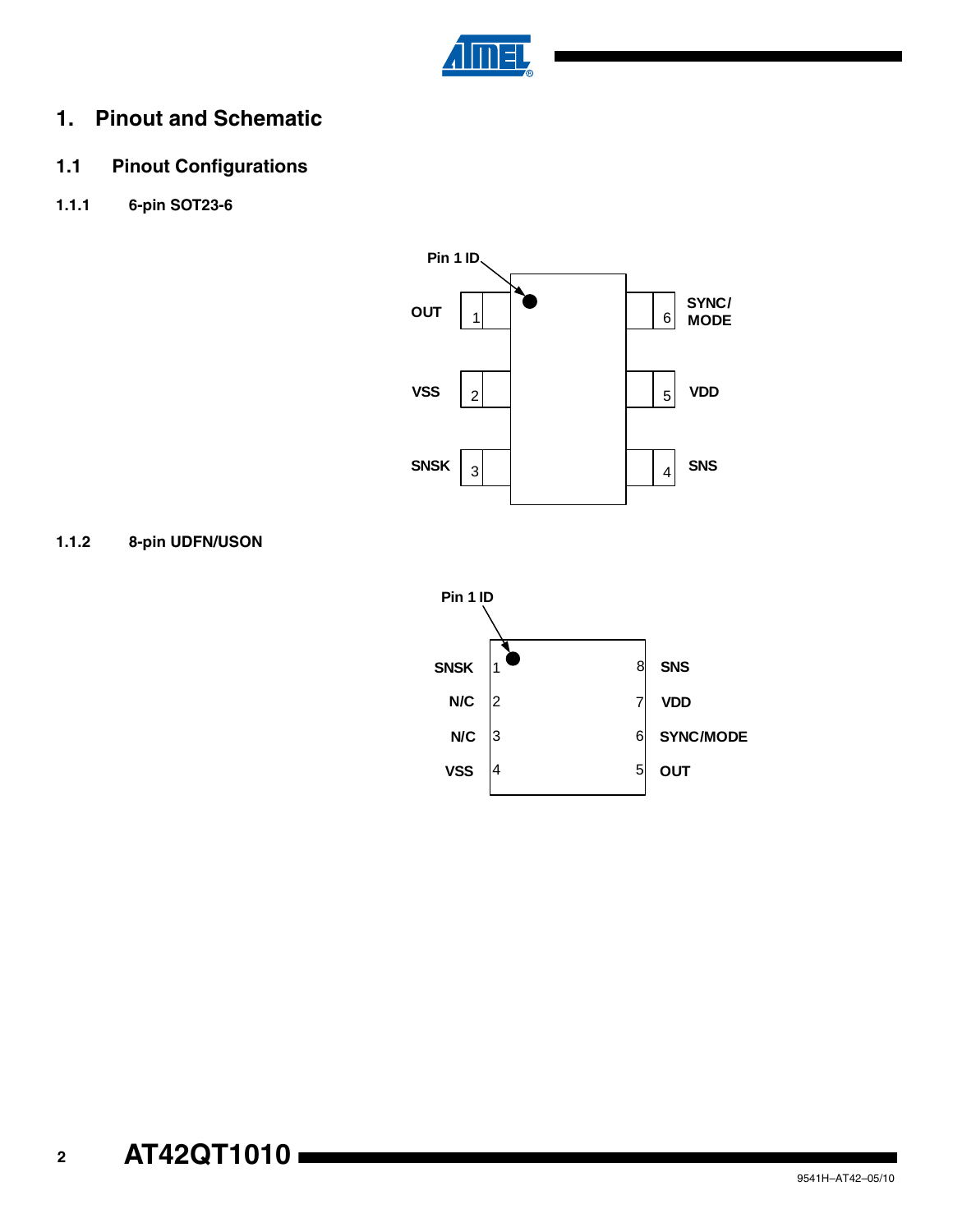# **1.2 Pin Descriptions**

# **1.2.1 6-pin SOT23-6**

# Table 1-1. Pin Listing

| <b>Name</b> | <b>Pin</b> | <b>Type</b> | <b>Comments</b>     | If Unused, Connect To                                                                              |
|-------------|------------|-------------|---------------------|----------------------------------------------------------------------------------------------------|
| <b>OUT</b>  |            | O           | Output state        |                                                                                                    |
| <b>VSS</b>  | 2          | P           | Supply ground       |                                                                                                    |
| <b>SNSK</b> | 3          | I/O         | Sense pin           | $Cs + KeV$                                                                                         |
| <b>SNS</b>  | 4          | 1/O         | Sense pin           | Cs                                                                                                 |
| <b>VDD</b>  | 5          | P           | Power               |                                                                                                    |
| <b>SYNC</b> | 6          |             | SYNC and Mode Input | Pin is either SYNC/Slow/Fast Mode, depending on logic level<br>applied (see Section 3.1 on page 7) |

I Input only I/O Input and output

O Output only, push-pull P Ground or power

#### **1.2.2 8-pin UDFN/USON**

| <b>Name</b>          | Pin           | <b>Type</b>              | <b>Comments</b>     | If Unused, Connect To                                                                              |
|----------------------|---------------|--------------------------|---------------------|----------------------------------------------------------------------------------------------------|
| <b>SNSK</b>          |               | 1/O                      | Sense pin           | $Cs + Key$                                                                                         |
| N/C                  | $\mathcal{P}$ |                          | No connection       |                                                                                                    |
| N/C                  | 3             | $\overline{\phantom{0}}$ | No connection       |                                                                                                    |
| <b>VSS</b>           | 4             | P                        | Supply ground       |                                                                                                    |
| <b>OUT</b>           | 5             | $\circ$                  | Output state        | -                                                                                                  |
| SYNC/<br><b>MODE</b> | 6             |                          | SYNC and Mode Input | Pin is either SYNC/Slow/Fast Mode, depending on logic level<br>applied (see Section 3.1 on page 7) |
| <b>VDD</b>           | 7             | P                        | Power               | -                                                                                                  |
| <b>SNS</b>           | 8             | 1/O                      | Sense pin           | <b>Cs</b>                                                                                          |

I Input only I/O Input and output

O Output only, push-pull P Ground or power

![](_page_2_Picture_15.jpeg)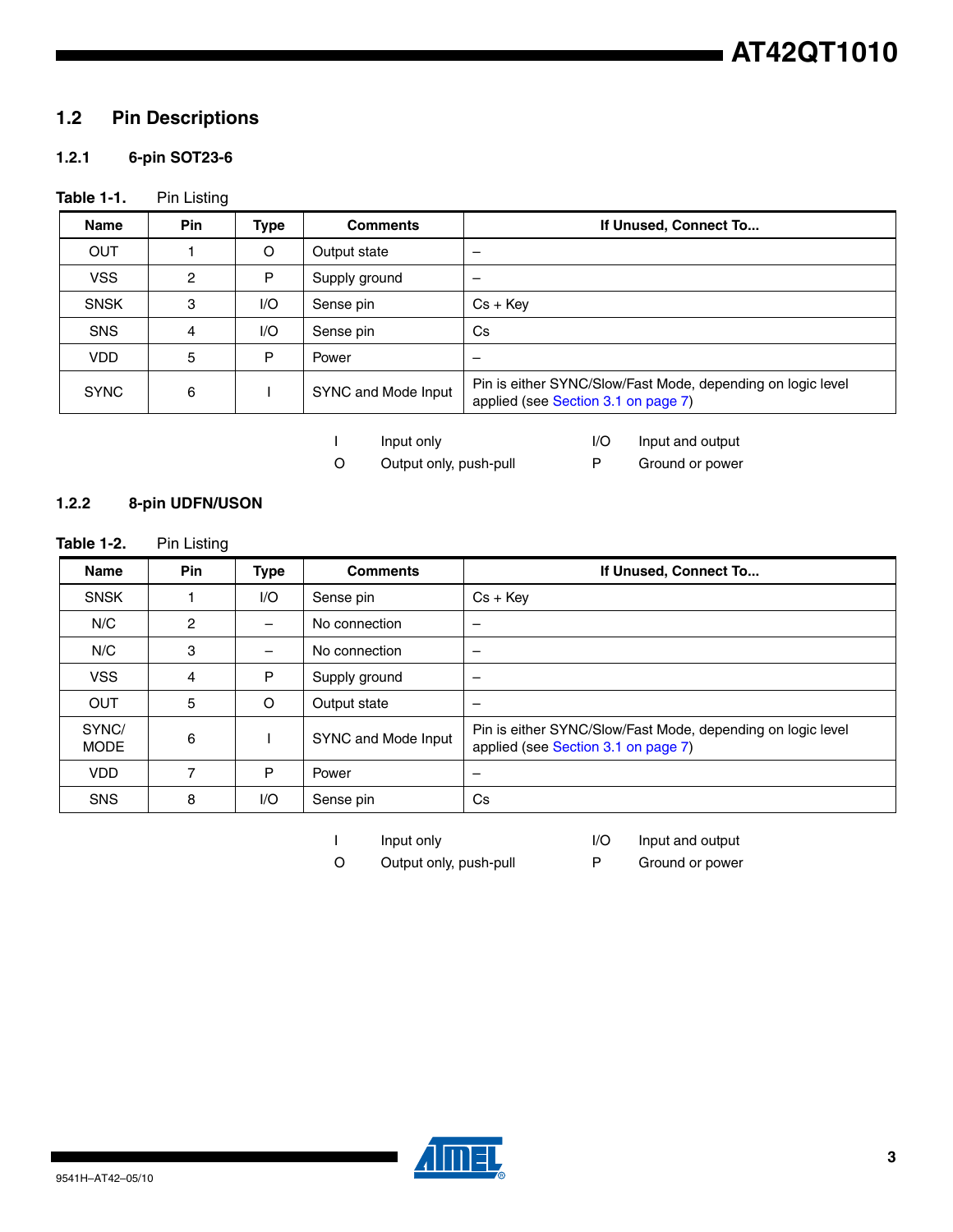![](_page_3_Picture_0.jpeg)

# **1.3 Schematics**

**1.3.1 6-pin SOT23-6**

<span id="page-3-0"></span>![](_page_3_Figure_3.jpeg)

Note: A bypass capacitor should be tightly wired between Vdd and Vss and kept close to pin 5.

## **1.3.2 8-pin UDFN/USON**

![](_page_3_Figure_6.jpeg)

Note: A bypass capacitor should be tightly wired between Vdd and Vss and kept close to pin 7.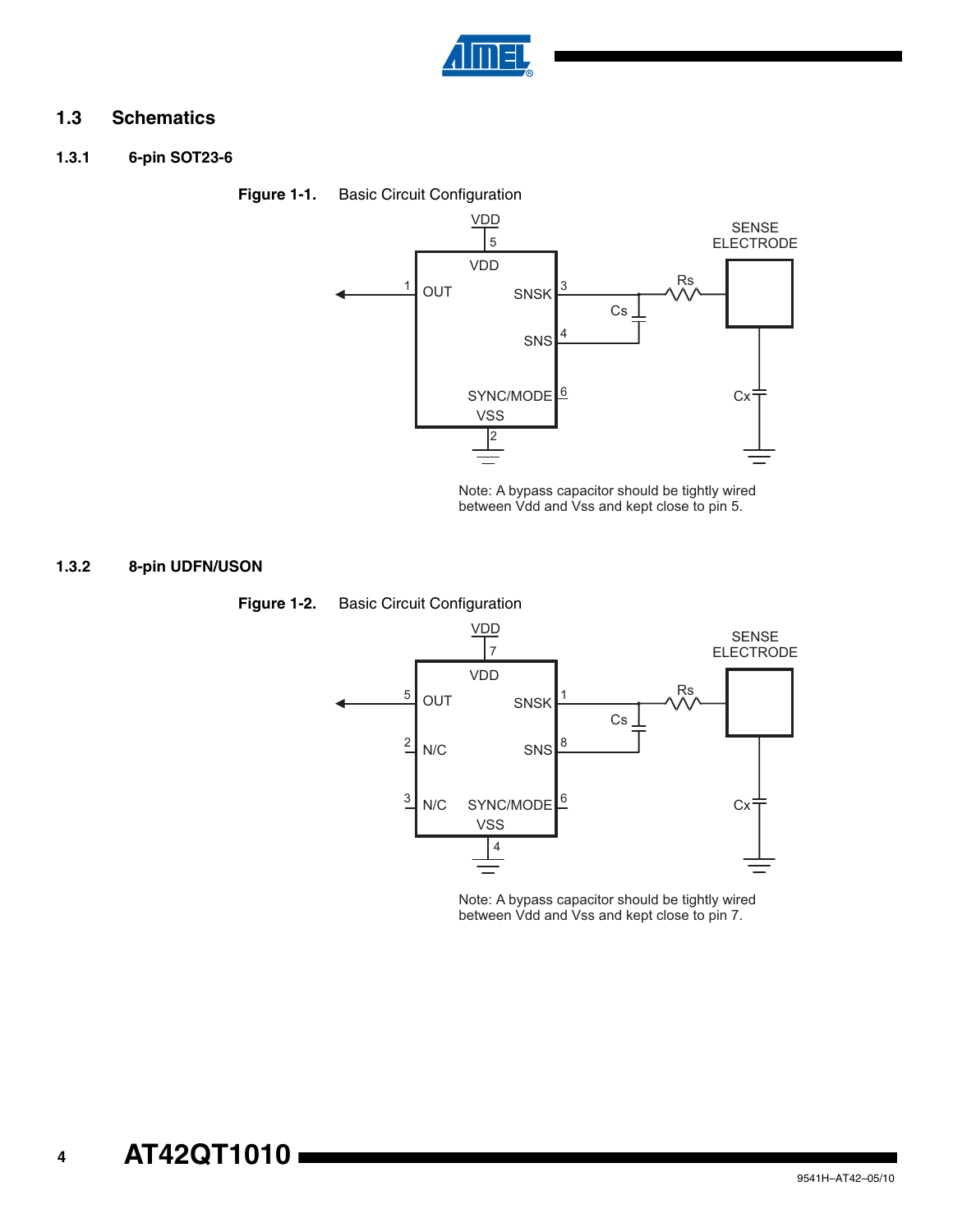# **2. Overview of the AT42QT1010**

## **2.1 Introduction**

The AT42QT1010 (QT1010) is a digital burst mode charge-transfer (QT™) sensor that is capable of detecting near-proximity or touch, making it ideal for implementing touch controls.

With the proper electrode and circuit design, the self-contained digital IC will project a touch or proximity field to several centimeters through any dielectric like glass, plastic, stone, ceramic, and even most kinds of wood. It can also turn small metal-bearing objects into intrinsic sensors, making them responsive to proximity or touch. This capability, coupled with its ability to self-calibrate, can lead to entirely new product concepts.

The QT1010 is designed specifically for human interfaces, like control panels, appliances, toys, lighting controls, or anywhere a mechanical switch or button may be found. It includes all hardware and signal processing functions necessary to provide stable sensing under a wide variety of changing conditions. Only a single low-cost capacitor is required for operation.

## **2.2 Basic Operation**

[Figure 1-1 on page 4](#page-3-0) and [Figure 1-1 on page 4](#page-3-0) show basic circuits.

The QT1010 employs bursts of charge-transfer cycles to acquire its signal. Burst mode permits power consumption in the microamp range, dramatically reduces RF emissions, lowers susceptibility to EMI, and yet permits excellent response time. Internally the signals are digitally processed to reject impulse noise, using a "consensus" filter which requires four consecutive confirmations of a detection before the output is activated.

The QT switches and charge measurement hardware functions are all internal to the QT1010.

## **2.3 Electrode Drive**

For optimum noise immunity, the electrode should only be connected to SNSK.

In all cases the rule Cs>>Cx must be observed for proper operation; a typical load capacitance (Cx) ranges from 5-20 pF while Cs is usually about 2-50 nF.

Increasing amounts of Cx destroy gain, therefore it is important to limit the amount of stray capacitance on both SNS terminals. This can be done, for example, by minimizing trace lengths and widths and keeping these traces away from power or ground traces or copper pours.

The traces and any components associated with SNS and SNSK will become touch sensitive and should be treated with caution to limit the touch area to the desired location.

A series resistor, Rs, should be placed in line with SNSK to the electrode to suppress ESD and EMC effects.

#### **2.4 Sensitivity**

#### **2.4.1 Introduction**

The sensitivity on the QT1010 is a function of things like the value of Cs, electrode size and capacitance, electrode shape and orientation, the composition and aspect of the object to be sensed, the thickness and composition of any overlaying panel material, and the degree of ground coupling of both sensor and object.

![](_page_4_Picture_19.jpeg)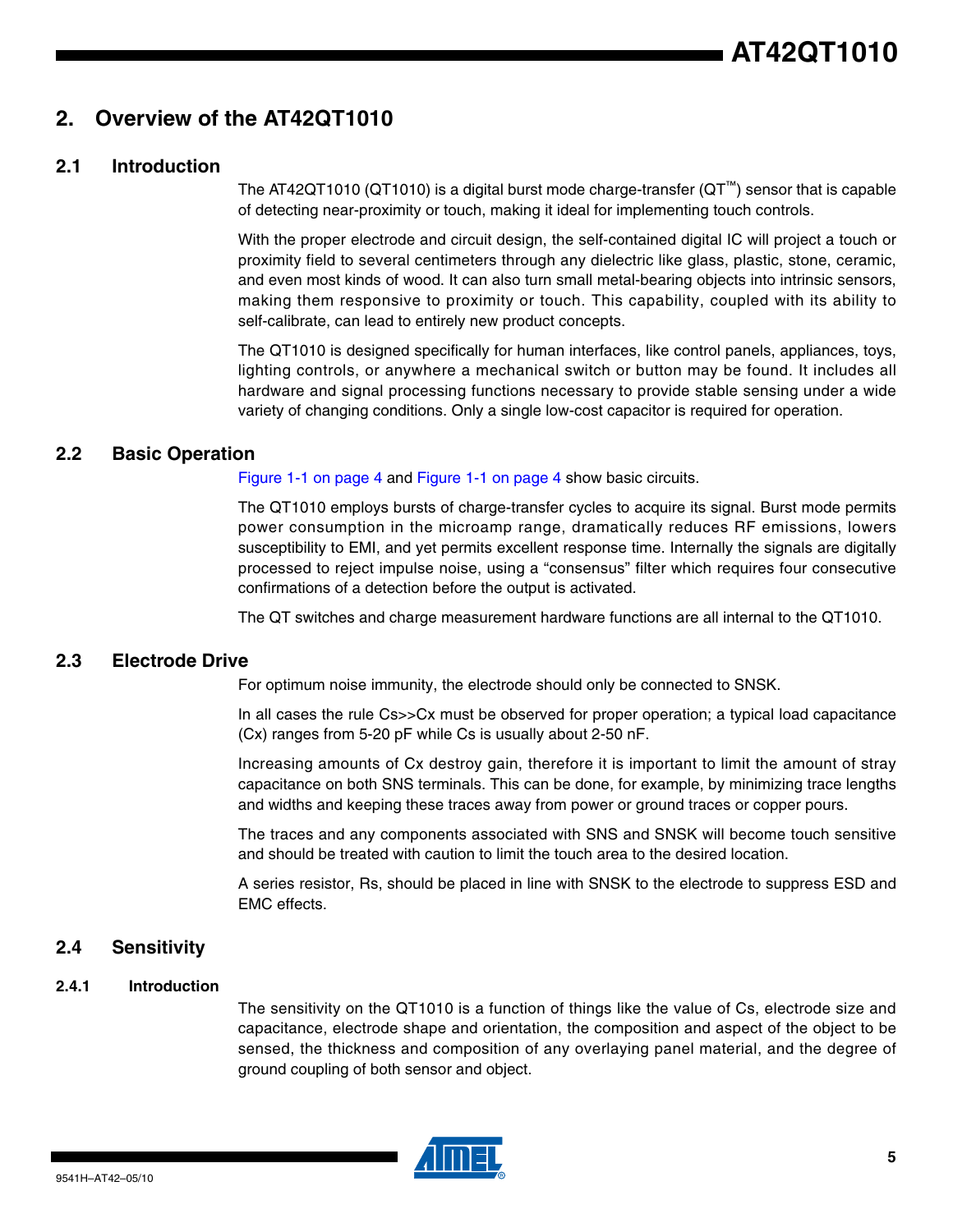![](_page_5_Picture_0.jpeg)

#### <span id="page-5-0"></span>**2.4.2 Increasing Sensitivity**

In some cases it may be desirable to increase sensitivity; for example, when using the sensor with very thick panels having a low dielectric constant, or when the device is used as a proximity sensor. Sensitivity can often be increased by using a larger electrode or reducing panel thickness. Increasing electrode size can have diminishing returns, as high values of Cx will reduce sensor gain.

The value of Cs also has a dramatic effect on sensitivity, and this can be increased in value with the trade-off of slower response time and more power. Increasing the electrode's surface area will not substantially increase touch sensitivity if its diameter is already much larger in surface area than the object being detected. Panel material can also be changed to one having a higher dielectric constant, which will better help to propagate the field.

In the case of proximity detection, usually the object being detected is on an approaching hand, so a larger surface area can be effective.

Ground planes around and under the electrode and its SNSK trace will cause high Cx loading and destroy gain. The possible signal-to-noise ratio benefits of ground area are more than negated by the decreased gain from the circuit, and so ground areas around electrodes are discouraged. Metal areas near the electrode will reduce the field strength and increase Cx loading and should be avoided, if possible. Keep ground away from the electrodes and traces.

#### **2.4.3 Decreasing Sensitivity**

In some cases the QT1010 may be too sensitive. In this case gain can be easily lowered further by decreasing Cs.

#### **2.4.4 Proximity Sensing**

By increasing the sensitivity, the QT1010 can be used as a very effective proximity sensor, allowing the presence of a nearby object (typically a hand) to be detected.

In this scenario, as the object being sensed is typically a hand, very large electrode sizes can be used, which is extremely effective in increasing the sensitivity of the detector. In this case, the value of Cs will also need to be increased to ensure improved sensitivity, as mentioned in [Section 2.4.2.](#page-5-0) Note that, although this affects the responsiveness of the sensor, it is less of an issue in proximity sensing applications; in such applications it is necessary to detect simply the presence of a large object, rather than a small, precise touch.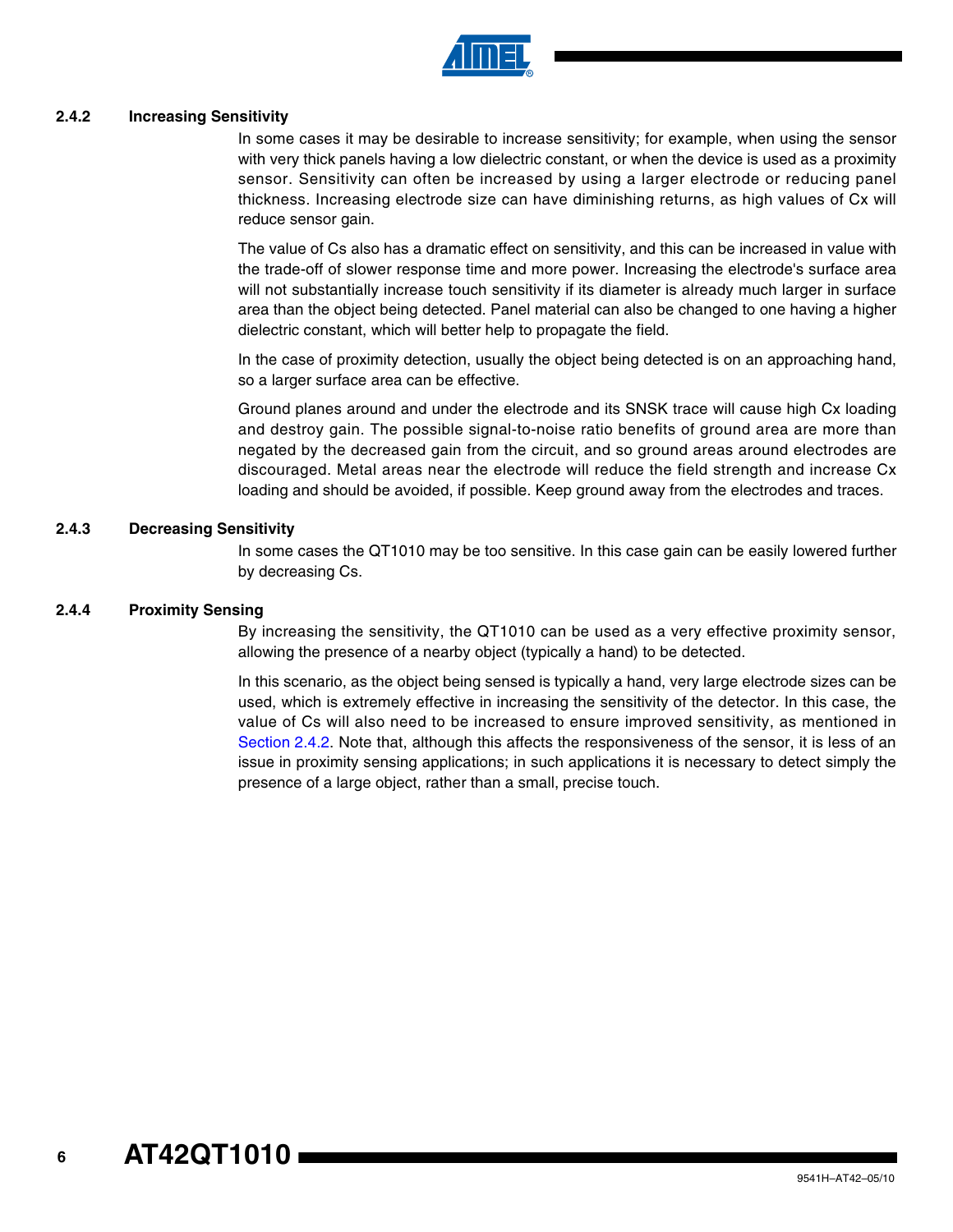# **3. Operation Specifics**

# <span id="page-6-0"></span>**3.1 Run Modes**

#### **3.1.1 Introduction**

The QT1010 has three running modes which depend on the state of the SYNC pin (high or low).

#### **3.1.2 Fast Mode**

The QT1010 runs in Fast mode if the SYNC pin is permanently high. In this mode the QT1010 runs at maximum speed at the expense of increased current consumption. Fast mode is useful when speed of response is the prime design requirement. The delay between bursts in Fast mode is approximately 1 ms, as shown in [Figure 3-1](#page-6-2).

<span id="page-6-2"></span>**Figure 3-1.** Fast Mode Bursts (SYNC Held High)

![](_page_6_Figure_8.jpeg)

SYNC

#### **3.1.3 Low Power Mode**

The QT1010 runs in Low Power (LP) mode if the SYNC pin is held low. In this mode it sleeps for approximately 80 ms at the end of each burst, saving power but slowing response. On detecting a possible key touch, it temporarily switches to Fast mode until either the key touch is confirmed or found to be spurious (via the detect integration process). It then returns to LP mode after the key touch is resolved, as shown in [Figure 3-2 on page 7](#page-6-1).

<span id="page-6-1"></span>![](_page_6_Figure_12.jpeg)

![](_page_6_Figure_13.jpeg)

#### **3.1.4 SYNC Mode**

It is possible to synchronize the device to an external clock source by placing an appropriate waveform on the SYNC pin. SYNC mode can synchronize multiple QT1010 devices to each other to prevent cross-interference, or it can be used to enhance noise immunity from low frequency sources such as 50Hz or 60Hz mains signals.

![](_page_6_Picture_16.jpeg)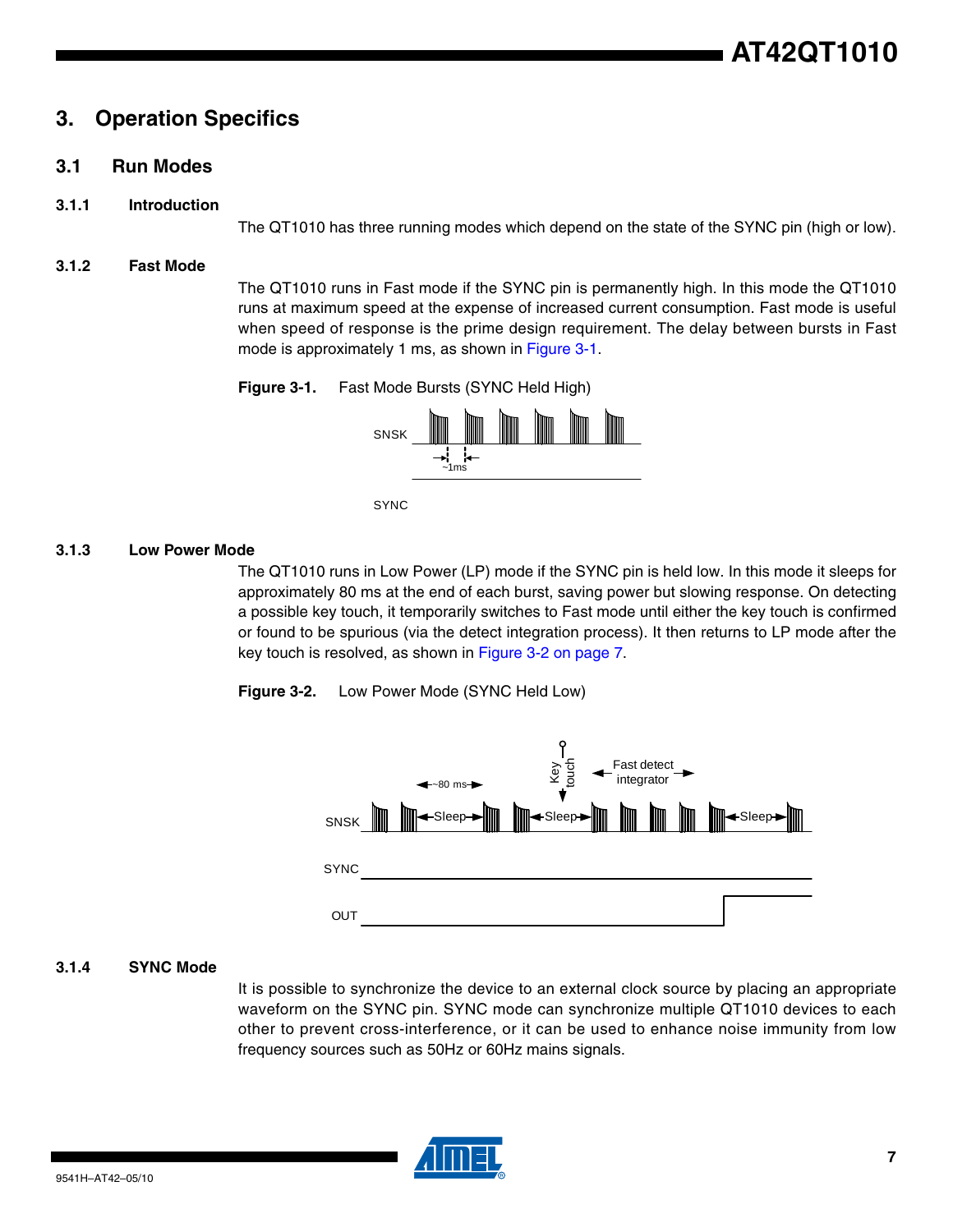![](_page_7_Picture_0.jpeg)

The SYNC pin is sampled at the end of each burst. If the device is in Fast mode and the SYNC pin is sampled high, then the device continues to operate in Fast mode [\(Figure 3-1 on page 7\)](#page-6-2). If SYNC is sampled low, then the device goes to sleep. From then on, it will operate in SYNC mode ([Figure 3-2](#page-6-1)). Therefore, to guarantee entry into SYNC mode the low period of the SYNC signal should be longer than the burst length ([Figure 3-3 on page 8\)](#page-7-0).

![](_page_7_Figure_2.jpeg)

#### <span id="page-7-0"></span>**Figure 3-3.** SYNC Mode (Triggered by SYNC Edges)

However, once SYNC mode has been entered, if the SYNC signal consists of a series of short pulses (>10 µs) then a burst will only occur on the falling edge of each pulse [\(Figure 3-4 on](#page-7-1) [page 8\)](#page-7-1) instead of on each change of SYNC signal, as normal [\(Figure 3-3\)](#page-7-0).

In SYNC mode, the device will sleep after each measurement burst (just as in LP mode) but will be awakened by a change in the SYNC signal in either direction, resulting in a new measurement burst. If SYNC remains unchanged for a period longer than the LP mode sleep period (about 80 ms), the device will resume operation in either Fast or LP mode depending on the level of the SYNC pin ([Figure 3-3](#page-7-0)).

There is no detect integrator (DI) in SYNC mode (each touch is a detection) but the Max On-duration will depend on the time between SYNC pulses; see [Section 3.3](#page-8-1) and [Section 3.4.](#page-8-0) Recalibration timeout is a fixed number of measurements so will vary with the SYNC period.

<span id="page-7-1"></span>![](_page_7_Figure_7.jpeg)

![](_page_7_Figure_8.jpeg)

## **3.2 Threshold**

The internal signal threshold level is fixed at 10 counts of change with respect to the internal reference level, which in turn adjusts itself slowly in accordance with the drift compensation mechanism.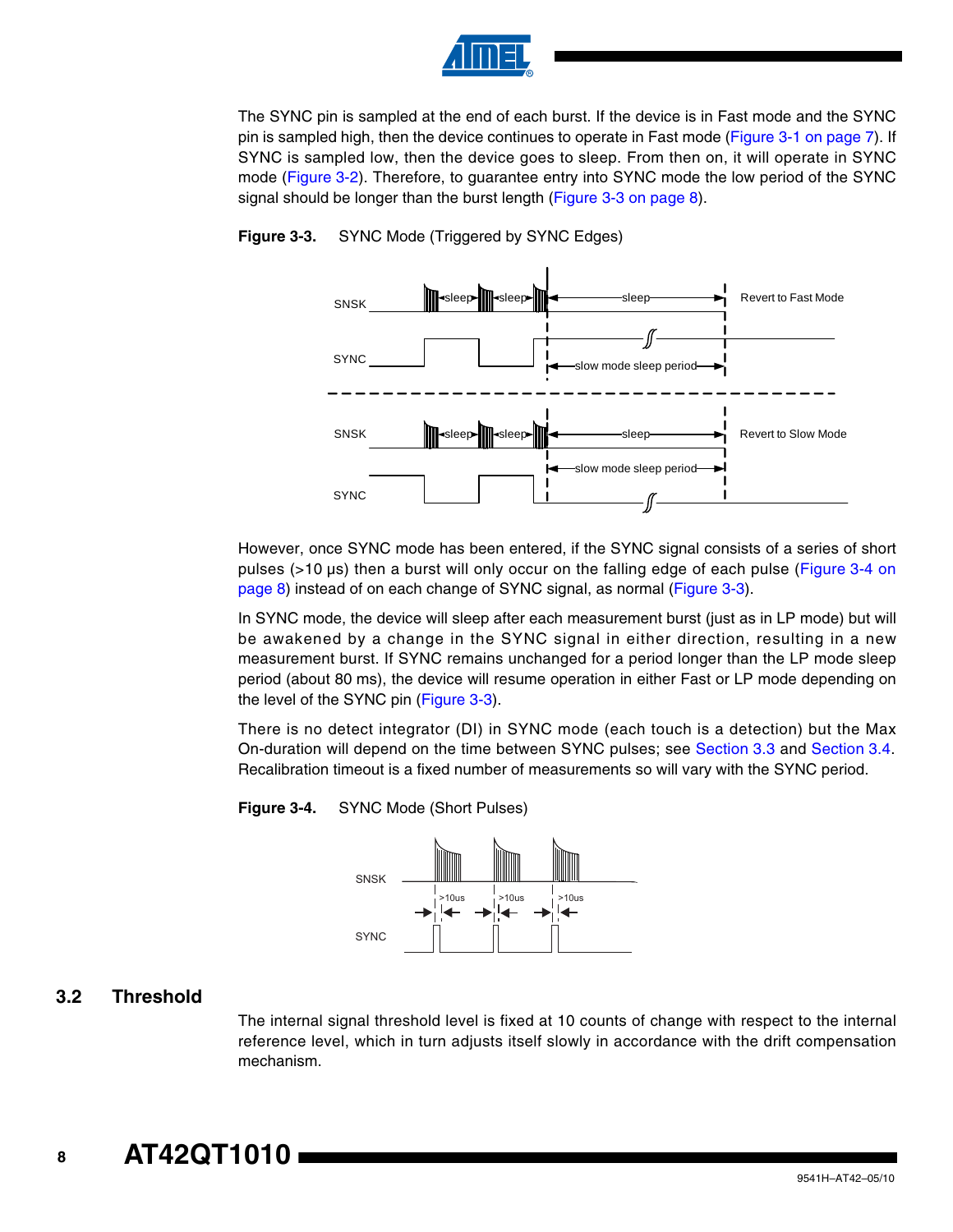The QT1010 employs a hysteresis dropout of two counts of the delta between the reference and threshold levels.

## <span id="page-8-1"></span>**3.3 Max On-duration**

If an object or material obstructs the sense pad the signal may rise enough to create a detection, preventing further operation. To prevent this, the sensor includes a timer which monitors detections. If a detection exceeds the timer setting the sensor performs a full recalibration. This is known as the Max On-duration feature and is set to ~60s (at 3V in LP mode). This will vary slightly with Cs and if SYNC mode is used. As the internal timebase for Max On-duration is determined by the burst rate, the use of SYNC can cause dramatic changes in this parameter depending on the SYNC pulse spacing. For example, at 60Hz SYNC mode the Max On-duration will be ~6s at 3V.

## <span id="page-8-0"></span>**3.4 Detect Integrator**

It is desirable to suppress detections generated by electrical noise or from quick brushes with an object. To accomplish this, the QT1010 incorporates a detect integration (DI) counter that increments with each detection until a limit is reached, after which the output is activated. If no detection is sensed prior to the final count, the counter is reset immediately to zero. In the QT1010, the required count is four. In LP mode the device will switch to Fast mode temporarily in order to resolve the detection more quickly; after a touch is either confirmed or denied the device will revert back to normal LP mode operation automatically.

The DI can also be viewed as a "consensus filter" that requires four successive detections to create an output.

## **3.5 Forced Sensor Recalibration**

The QT1010 has no recalibration pin; a forced recalibration is accomplished when the device is powered up or after the recalibration timeout. However, supply drain is low so it is a simple matter to treat the entire IC as a controllable load; driving the QT1010's Vdd pin directly from another logic gate or a microcontroller port will serve as both power and "forced recalibration". The source resistance of most CMOS gates and microcontrollers is low enough to provide direct power without problem.

#### **3.6 Drift Compensation**

Signal drift can occur because of changes in Cx and Cs over time. It is crucial that drift be compensated for, otherwise false detections, nondetections, and sensitivity shifts will follow.

Drift compensation [\(Figure 3-5\)](#page-9-0) is performed by making the reference level track the raw signal at a slow rate, but only while there is no detection in effect. The rate of adjustment must be performed slowly, otherwise legitimate detections could be ignored. The QT1010 drift compensates using a slew-rate limited change to the reference level; the threshold and hysteresis values are slaved to this reference.

Once an object is sensed, the drift compensation mechanism ceases since the signal is legitimately high, and therefore should not cause the reference level to change.

![](_page_8_Picture_13.jpeg)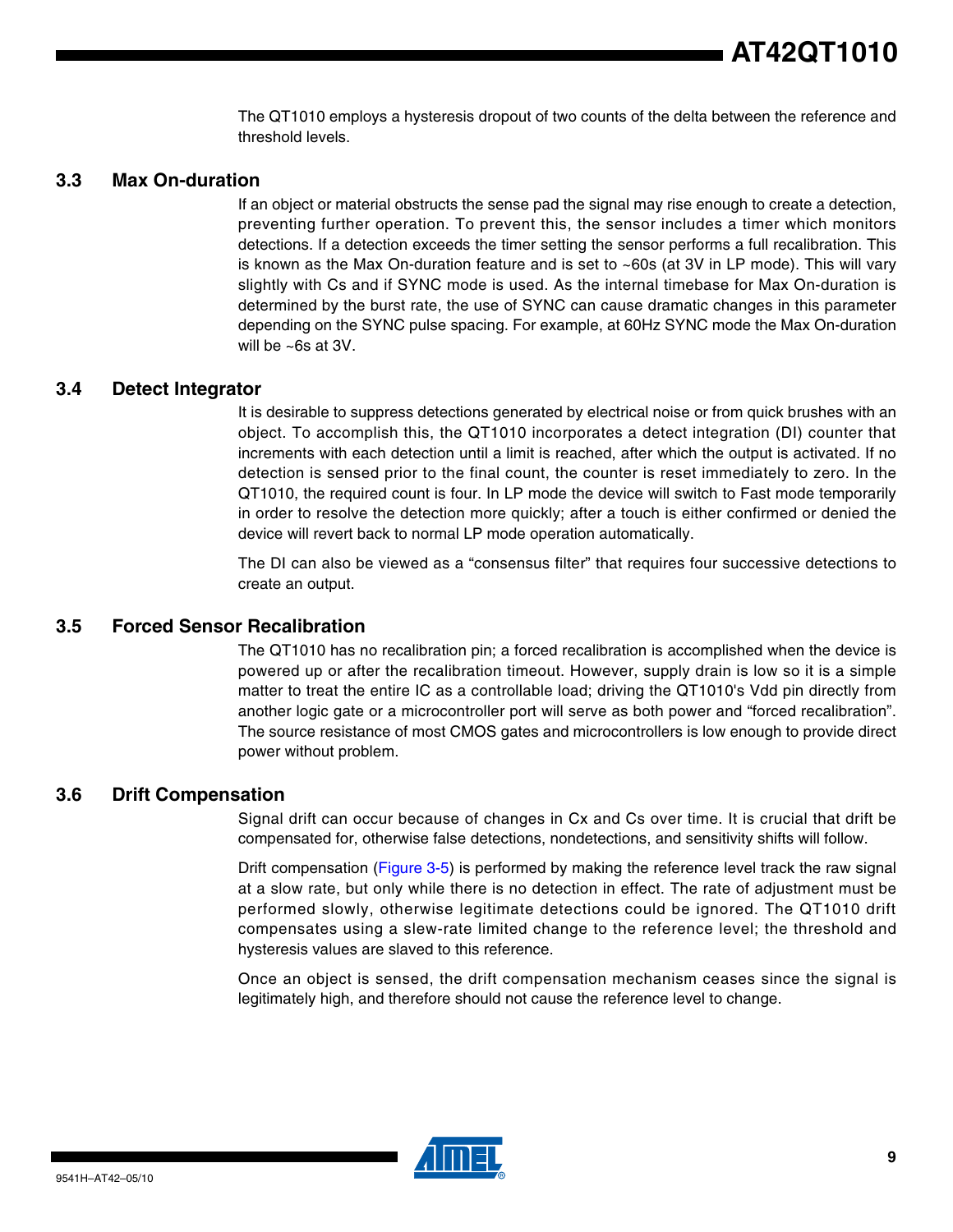![](_page_9_Picture_0.jpeg)

#### <span id="page-9-0"></span>**Figure 3-5.** Drift Compensation

![](_page_9_Figure_2.jpeg)

The QT1010's drift compensation is asymmetric; the reference level drift-compensates in one direction faster than it does in the other. Specifically, it compensates faster for decreasing signals than for increasing signals. Increasing signals should not be compensated for quickly, since an approaching finger could be compensated for partially or entirely before even approaching the sense electrode. However, an obstruction over the sense pad, for which the sensor has already made full allowance, could suddenly be removed leaving the sensor with an artificially elevated reference level and thus become insensitive to touch. In this latter case, the sensor will compensate for the object's removal very quickly, usually in only a few seconds.

With large values of Cs and small values of Cx, drift compensation will appear to operate more slowly than with the converse. Note that the positive and negative drift compensation rates are different.

## **3.7 Response Time**

The QT1010's response time is highly dependent on run mode and burst length, which in turn is dependent on Cs and Cx. With increasing Cs, response time slows, while increasing levels of Cx reduce response time. The response time will also be a lot slower in LP or SYNC mode due to a longer time between burst measurements.

#### **3.8 Spread Spectrum**

The QT1010 modulates its internal oscillator by  $\pm$ 7.5 percent during the measurement burst. This spreads the generated noise over a wider band, reducing emission levels. This also reduces susceptibility since there is no longer a single fundamental burst frequency.

## **3.9 Output Features**

#### **3.9.1 Output**

The output of the QT1010 is active-high upon detection. The output will remain active-high for the duration of the detection, or until the Max On-duration expires, whichever occurs first. If a Max On-duration timeout occurs first, the sensor performs a full recalibration and the output becomes inactive (low) until the next detection.

#### **3.9.2 HeartBeat™ Output**

The QT1010 output has a HeartBeat "health" indicator superimposed on it in all modes. This operates by taking the output pin into a three-state mode for 15 µs, once before every QT burst. This output state can be used to determine that the sensor is operating properly, using one of several simple methods, or it can be ignored.

#### **10 AT42QT1010**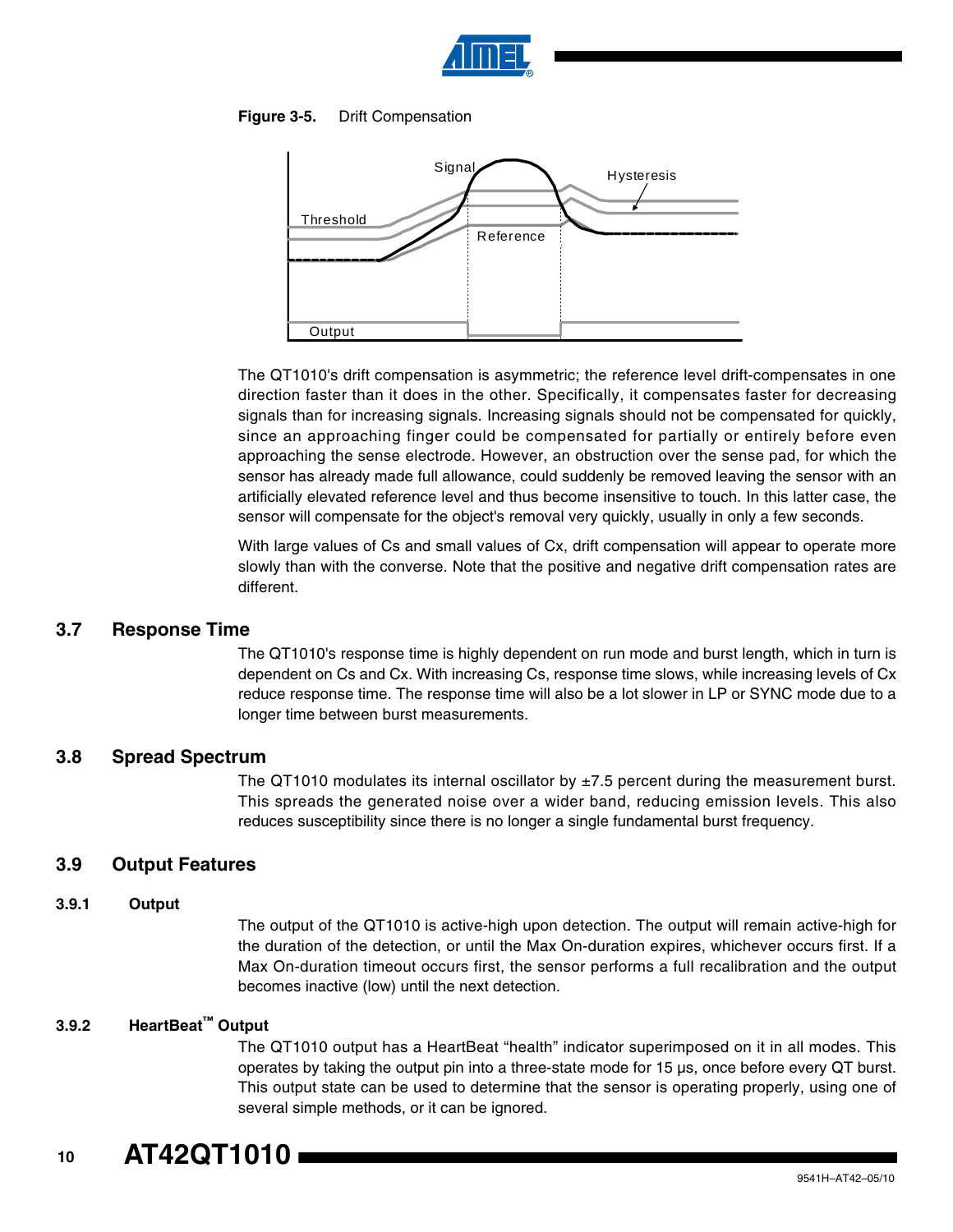The HeartBeat indicator can be sampled by using a pull-up resistor on the OUT pin [\(Figure 3-6\)](#page-10-0), and feeding the resulting positive-going pulse into a counter, flip flop, one-shot, or other circuit. The pulses will only be visible when the chip is not detecting a touch.

![](_page_10_Figure_2.jpeg)

<span id="page-10-0"></span>**Figure 3-6.** Obtaining HeartBeat Pulses with a Pull-up Resistor (SOT23-6)

If the sensor is wired to a microcontroller as shown in [Figure 3-7 on page 11](#page-10-1), the microcontroller can reconfigure the load resistor to either Vss or Vdd depending on the output state of the QT1010, so that the pulses are evident in either state.

<span id="page-10-1"></span>![](_page_10_Figure_5.jpeg)

![](_page_10_Figure_6.jpeg)

Electromechanical devices like relays will usually ignore the short HeartBeat pulse. The pulse also has too low a duty cycle to visibly affect LEDs. It can be filtered completely if desired, by adding an RC filter to the output, or if interfacing directly and only to a high-impedance CMOS input, by doing nothing or at most adding a small noncritical capacitor from OUT to Vss.

#### **3.9.3 Output Drive**

The OUT pin is active high and can sink or source up to 2 mA. When a large value of Cs (>20 nF) is used the OUT current should be limited to <1 mA to prevent gain-shifting side effects, which happen when the load current creates voltage drops on the die and bonding wires; these small shifts can materially influence the signal level to cause detection instability.

![](_page_10_Picture_10.jpeg)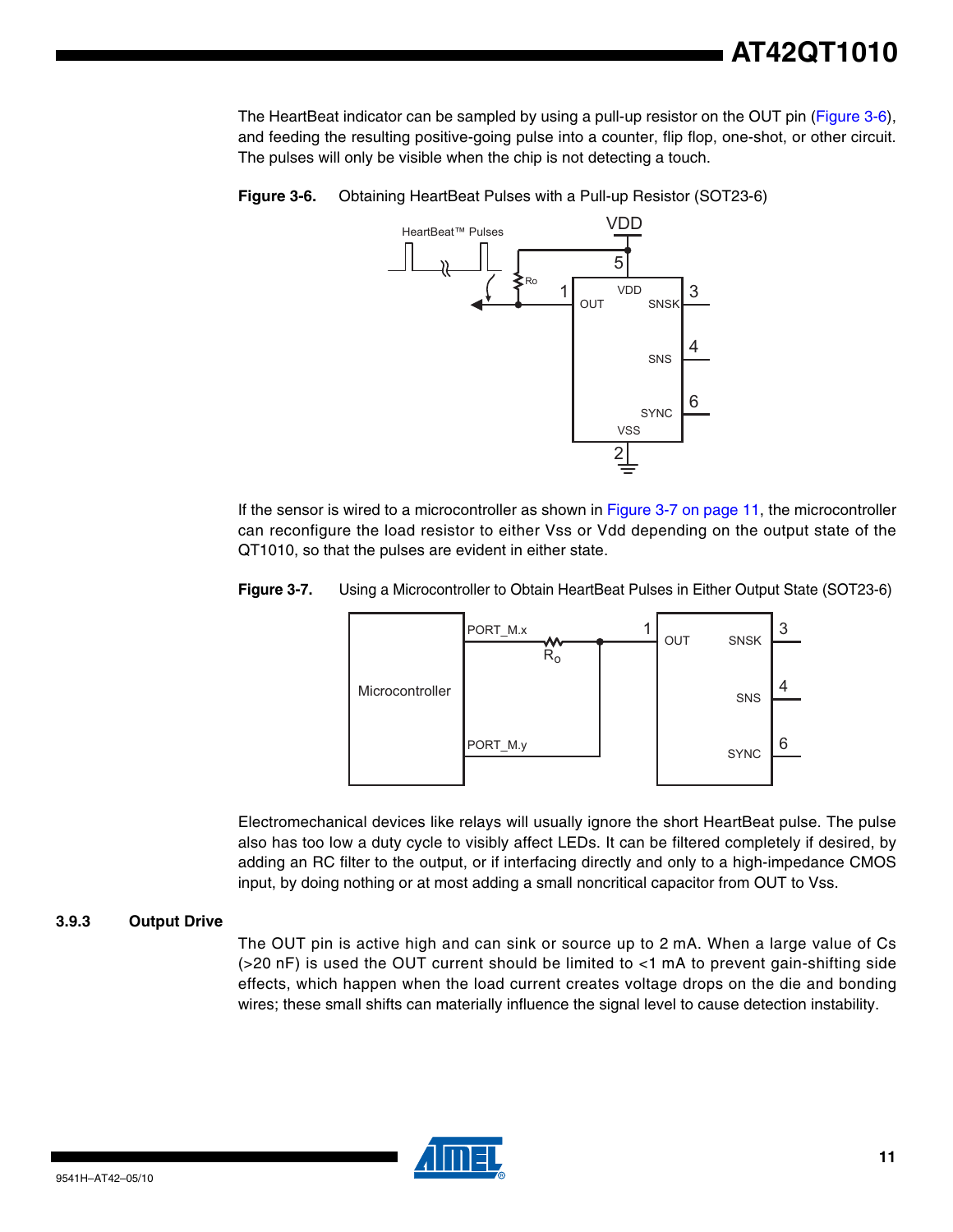![](_page_11_Picture_0.jpeg)

# **4. Circuit Guidelines**

## **4.1 More Information**

Refer to Application Note QTAN0002, *Secrets of a Successful QTouch® Design* and the *Touch Sensors Design Guide* (both downloadable from the Atmel® website), for more information on construction and design methods.

## <span id="page-11-0"></span>**4.2 Sample Capacitor**

Cs is the charge sensing sample capacitor. The required Cs value depends on the thickness of the panel and its dielectric constant. Thicker panels require larger values of Cs. Typical values are 2 nF to 50 nF depending on the sensitivity required; larger values of Cs demand higher stability and better dielectric to ensure reliable sensing.

The Cs capacitor should be a stable type, such as X7R ceramic or PPS film. For more consistent sensing from unit to unit, 5 percent tolerance capacitors are recommended. X7R ceramic types can be obtained in 5 percent tolerance at little or no extra cost. In applications where high sensitivity (long burst length) is required the use of PPS capacitors is recommended.

For battery powered operation a higher value sample capacitor is recommended (typical value 8.2 nF).

## **4.3 UDFN/USON Package Restrictions**

The central pad on the underside of the UDFN/USON chip is connected to ground. Do not run any tracks underneath the body of the chip, only ground.

## **4.4 Power Supply and PCB Layout**

See [Section 5.2 on page 14](#page-13-0) for the power supply range. At 3V current drain averages less than 500 µA in Fast mode.

If the power supply is shared with another electronic system, care should be taken to ensure that the supply is free of digital spikes, sags, and surges which can adversely affect the QT1010. The QT1010 will track slow changes in Vdd, but it can be badly affected by rapid voltage fluctuations. It is highly recommended that a separate voltage regulator be used just for the QT1010 to isolate it from power supply shifts caused by other components.

If desired, the supply can be regulated using a Low Dropout (LDO) regulator, although such regulators often have poor transient line and load stability. See Application Note QTAN0002, *Secrets of a Successful QTouch™ Design* for further information.

**Parts placement:** The chip should be placed to minimize the SNSK trace length to reduce low frequency pickup, and to reduce stray Cx which degrades gain. The Cs and Rs resistors (see [Figure 1-1 on page 4](#page-3-0)) should be placed as close to the body of the chip as possible so that the trace between Rs and the SNSK pin is very short, thereby reducing the antenna-like ability of this trace to pick up high frequency signals and feed them directly into the chip. A ground plane can be used under the chip and the associated discrete components, but the trace from the Rs resistor and the electrode should not run near ground, to reduce loading.

For best EMC performance the circuit should be made entirely with SMT components.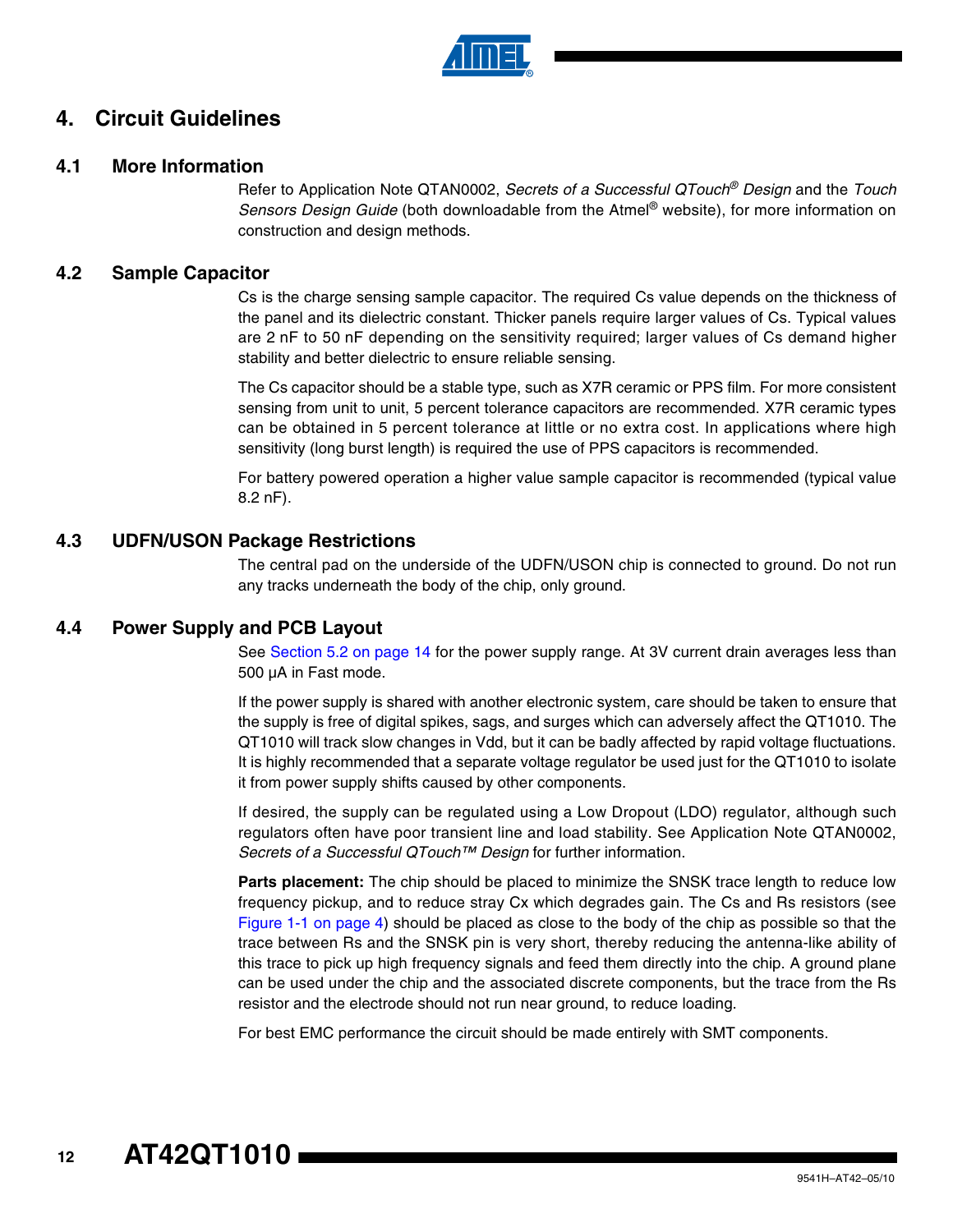**Electrode trace routing:** Keep the electrode trace (and the electrode itself) away from other signal, power, and ground traces including over or next to ground planes. Adjacent switching signals can induce noise onto the sensing signal; any adjacent trace or ground plane next to, or under, the electrode trace will cause an increase in Cx load and desensitize the device.

**Important Note: for proper operation a 100 nF (0.1 µF) ceramic bypass capacitor must be used directly between Vdd and Vss, to prevent latch-up if there are substantial Vdd transients; for example, during an ESD event. The bypass capacitor should be placed very close to the Vss and Vdd pins.**

# **4.5 Power On**

On initial power up, the QT1010 requires approximately 100 ms to power on to allow power supplies to stabilize. During this time the OUT pin state is not valid and should be ignored.

![](_page_12_Picture_5.jpeg)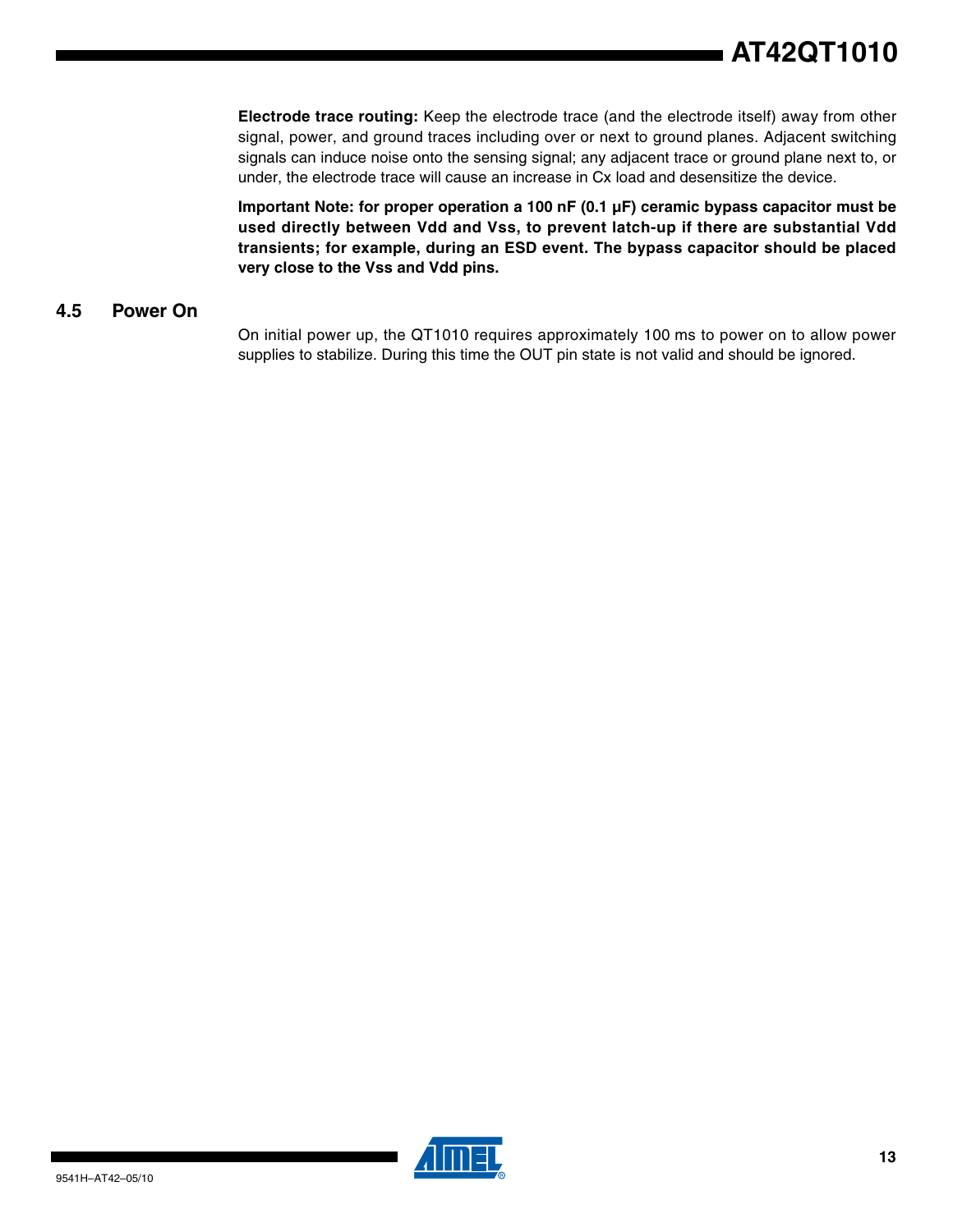![](_page_13_Picture_0.jpeg)

# **5. Specifications**

# **5.1 Absolute Maximum Specifications**

| Operating temperature                                                                                                                                                                                                                  | -40 $^{\circ}$ C to +85 $^{\circ}$ C       |  |  |  |  |
|----------------------------------------------------------------------------------------------------------------------------------------------------------------------------------------------------------------------------------------|--------------------------------------------|--|--|--|--|
| Storage temperature                                                                                                                                                                                                                    | $-55^{\circ}$ C to $+125^{\circ}$ C        |  |  |  |  |
| Vdd                                                                                                                                                                                                                                    | 0 to $+6.5V$                               |  |  |  |  |
| Max continuous pin current, any control or drive pin                                                                                                                                                                                   | $±20$ mA                                   |  |  |  |  |
| Short circuit duration to Vss, any pin                                                                                                                                                                                                 | Infinite                                   |  |  |  |  |
| Short circuit duration to Vdd, any pin                                                                                                                                                                                                 | Infinite                                   |  |  |  |  |
| Voltage forced onto any pin                                                                                                                                                                                                            | $-0.6V$ to (V <sub>DD</sub> $+$ 0.6) Volts |  |  |  |  |
| CAUTION: Stresses beyond those listed under Absolute Maximum Specifications may cause permanent damage to the<br>device. This is a stress rating only and functional operation of the device at these or other conditions beyond those |                                            |  |  |  |  |

indicated in the operational sections of this specification is not implied. Exposure to absolute maximum specification conditions for extended periods may affect device reliability

# <span id="page-13-0"></span>**5.2 Recommended Operating Conditions**

| <b>V<sub>DD</sub></b>            | $+1.8$ to 5.5V |  |
|----------------------------------|----------------|--|
| Short-term supply ripple + noise | $\pm 20$ mV    |  |
| Long-term supply stability       | $±100$ mV      |  |
| Cs value                         | 2 to 50 nF     |  |
| Cx value                         | 5 to 50 pF     |  |

# **5.3 AC Specifications**

Vdd =  $3.0V$ , Cs =  $4.7$  nF, Cx =  $5$  pF, Ta = recommended range, unless otherwise noted

| <b>Parameter</b>       | <b>Description</b>                                             | <b>Min</b> | Typ  | Max | <b>Units</b> | <b>Notes</b>                                                                       |
|------------------------|----------------------------------------------------------------|------------|------|-----|--------------|------------------------------------------------------------------------------------|
| <b>TRC</b>             | Recalibration time                                             |            | 200  |     | ms           | Cs, Cx dependent                                                                   |
| <b>T</b> <sub>PC</sub> | Charge duration                                                |            | 3.05 |     | μs           | $±7.5\%$ spread spectrum variation                                                 |
| TPT                    | Transfer duration                                              |            | 9.0  |     | μs           | ±7.5% spread spectrum variation                                                    |
| T <sub>G1</sub>        | Time between end of burst and<br>start of the next (Fast mode) |            | 1.2  |     | ms           |                                                                                    |
| T <sub>G2</sub>        | Time between end of burst and<br>start of the next (LP mode)   |            | 80   |     | ms           | Increases with decreasing VDD<br>See Figure 5-1 on page 15                         |
| <b>TBL</b>             | Burst length                                                   |            | 2.45 |     | ms           | V <sub>DD</sub> , Cs and Cx dependent. See<br>Section 4.2 for capacitor selection. |
| <b>TR</b>              | Response time                                                  |            |      | 100 | ms           |                                                                                    |
| Тнв                    | HeartBeat pulse width                                          |            | 15   |     | μs           |                                                                                    |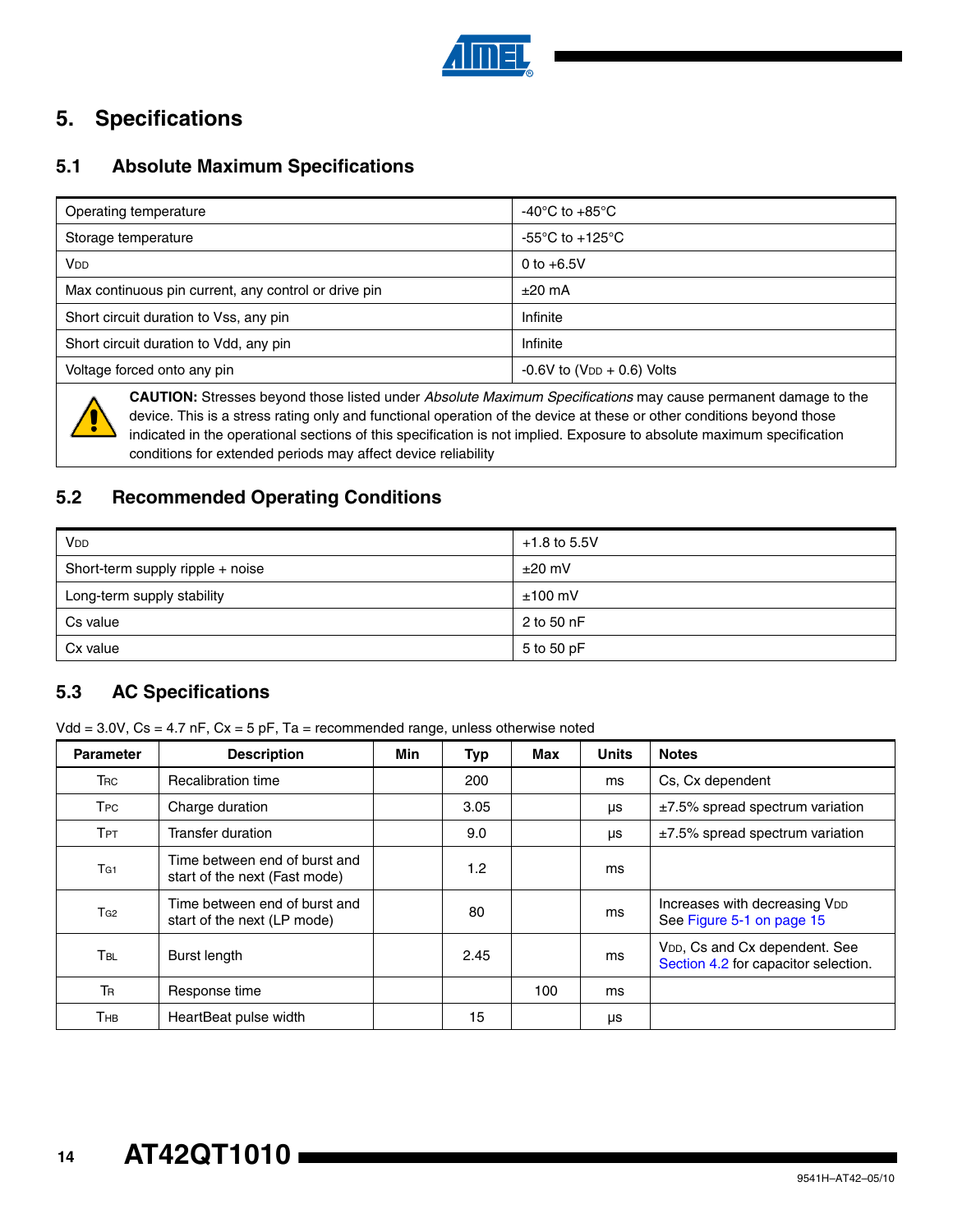![](_page_14_Figure_1.jpeg)

<span id="page-14-0"></span>**Figure 5-1.** TG2 – Time Between Bursts (LP Mode)

![](_page_14_Figure_3.jpeg)

![](_page_14_Figure_4.jpeg)

![](_page_14_Picture_5.jpeg)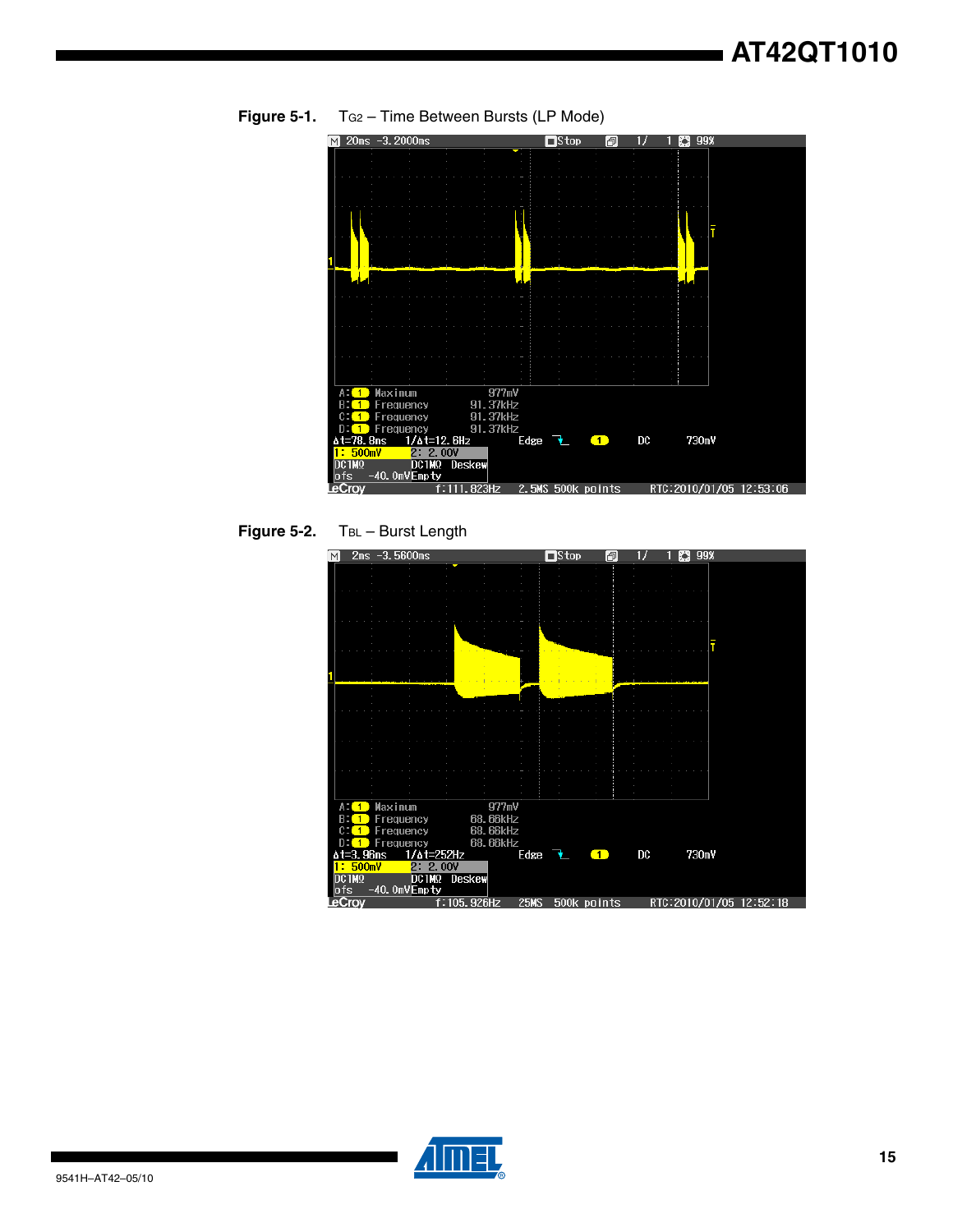![](_page_15_Picture_0.jpeg)

# **5.4 Signal Processing**

Vdd =  $3.0V$ , Cs =  $4.7$  nF, Cx =  $5$  pF, Ta = recommended range, unless otherwise noted

| <b>Description</b>      | Min | Typ | Max     | <b>Units</b> | <b>Notes</b>                                              |
|-------------------------|-----|-----|---------|--------------|-----------------------------------------------------------|
| Threshold differential  | 10  |     | counts  |              |                                                           |
| Hysteresis              | 2   |     | counts  |              |                                                           |
| Consensus filter length | 4   |     | samples |              |                                                           |
| Max on-duration         | 60  |     |         | seconds      | (At 3V in LP mode) Will vary in<br>SYNC mode and with Vdd |

# **5.5 DC Specifications**

Vdd =  $3.0V$ , Cs =  $4.7$  nF, Cx =  $5$  pF, Ta = recommended range, unless otherwise noted

| <b>Parameter</b>      | <b>Description</b>        | <b>Min</b>         | <b>Typ</b>                                | Max                  | <b>Units</b> | <b>Notes</b>                               |
|-----------------------|---------------------------|--------------------|-------------------------------------------|----------------------|--------------|--------------------------------------------|
| <b>V<sub>DD</sub></b> | Supply voltage            | 1.8                |                                           | 5.5                  | V            |                                            |
| <b>IDD</b>            | Supply current, Fast mode |                    | 203.0<br>246.0<br>378.5<br>542.5<br>729.0 |                      | μA           | 1.8V<br>2.0V<br>3.0V<br>4.0V<br>5.0V       |
| Ippl                  | Supply current, LP mode   |                    | 16.5<br>19.5<br>34.0<br>51.5<br>73.5      |                      | μA           | 1.8V<br>2.0V<br>3.0V<br>4.0V<br>5.0V       |
| <b>VDDS</b>           | Supply turn-on slope      | 10                 |                                           |                      | V/s          | Required for proper start-up               |
| VIL                   | Low input logic level     |                    |                                           | 0.2 Vdd<br>$0.3$ Vdd | $\vee$       | $Vdd = 1.8V - 2.4V$<br>$Vdd = 2.4V - 5.5V$ |
| VHL                   | High input logic level    | 0.7 Vdd<br>0.6 Vdd |                                           |                      | $\vee$       | $Vdd = 1.8V - 2.4V$<br>$Vdd = 2.4V - 5.5V$ |
| VOL                   | Low output voltage        |                    |                                           | 0.5                  | $\vee$       | OUT, 4 mA sink                             |
| <b>VOH</b>            | High output voltage       | 2.3                |                                           |                      | $\vee$       | OUT, 1 mA source                           |
| IIL.                  | Input leakage current     |                    | < 0.05                                    | $\mathbf{1}$         | μA           |                                            |
| Cx                    | Load capacitance range    | $\mathbf{2}$       |                                           | 50                   | pF           |                                            |
| AR                    | Acquisition resolution    |                    | 9                                         | 14                   | bits         |                                            |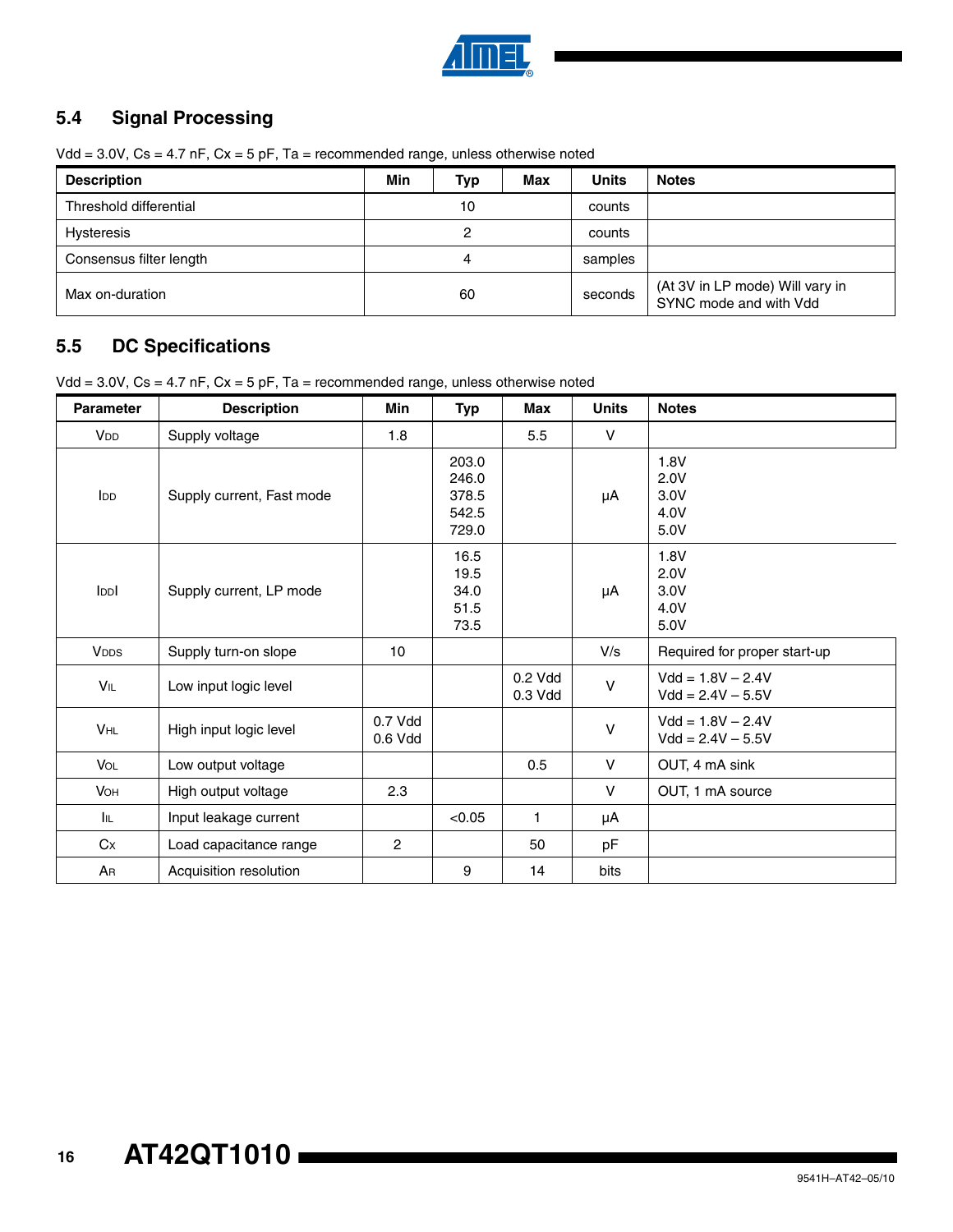# **5.6 Mechanical Dimensions**

## **5.6.1 6-pin SOT23-6**

![](_page_16_Figure_3.jpeg)

![](_page_16_Picture_4.jpeg)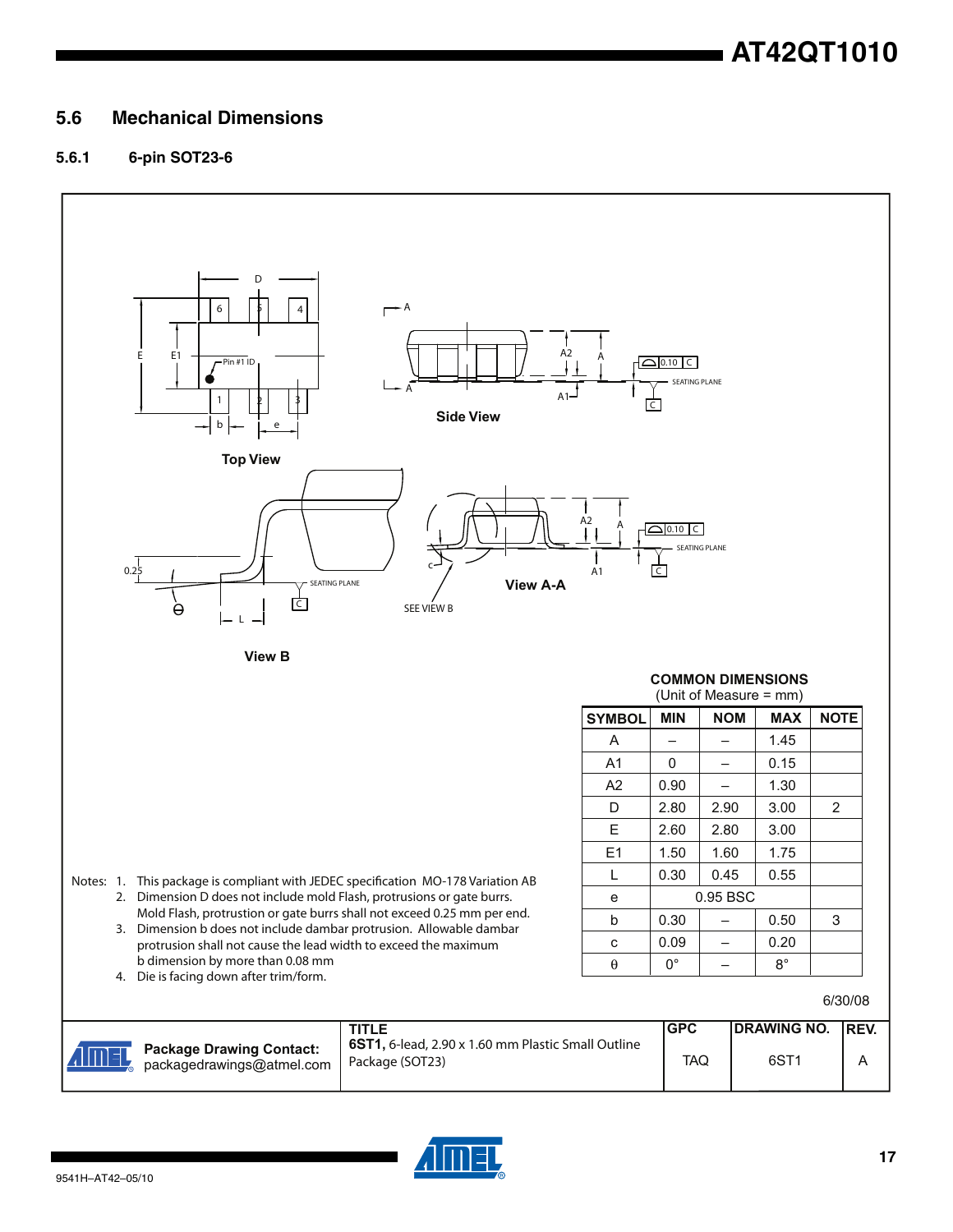![](_page_17_Picture_0.jpeg)

#### **5.6.2 8-pin UDFN/USON**

![](_page_17_Figure_2.jpeg)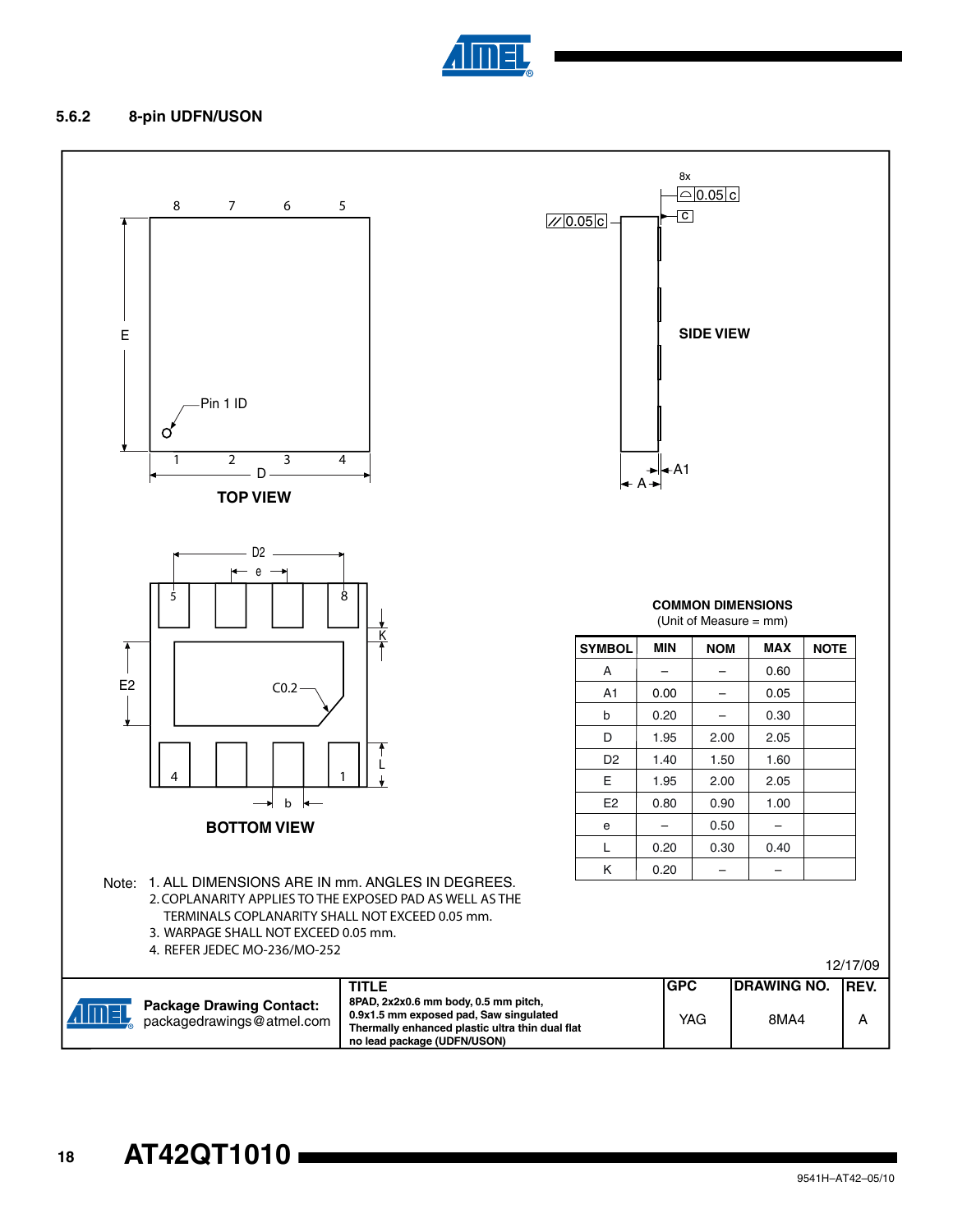# **5.7 Part Marking**

#### **5.7.1 AT42QT1010– 6-pin SOT23-6**

**Note:** Samples of the AT42QT1010 may also be marked **T10E**.

![](_page_18_Figure_4.jpeg)

#### **5.7.2 AT42QT1010– 8-pin UDFN/USON**

**Note:** Samples of the AT42QT1010 may also be marked **T10**.

![](_page_18_Figure_7.jpeg)

## **5.8 Part Number**

| <b>Part Number</b> | <b>Description</b>                |  |  |
|--------------------|-----------------------------------|--|--|
| AT42QT1010-TSHR    | 6-pin SOT23 RoHS compliant IC     |  |  |
| AT42QT1010-MAH     | 8-pin UDFN/USON RoHS compliant IC |  |  |

# **5.9 Moisture Sensitivity Level (MSL)**

| <b>MSL Rating</b> | <b>Peak Body Temperature</b> | <b>Specifications</b> |
|-------------------|------------------------------|-----------------------|
| MSL1              | 260°C                        | IPC/JEDEC J-STD-020   |

![](_page_18_Picture_12.jpeg)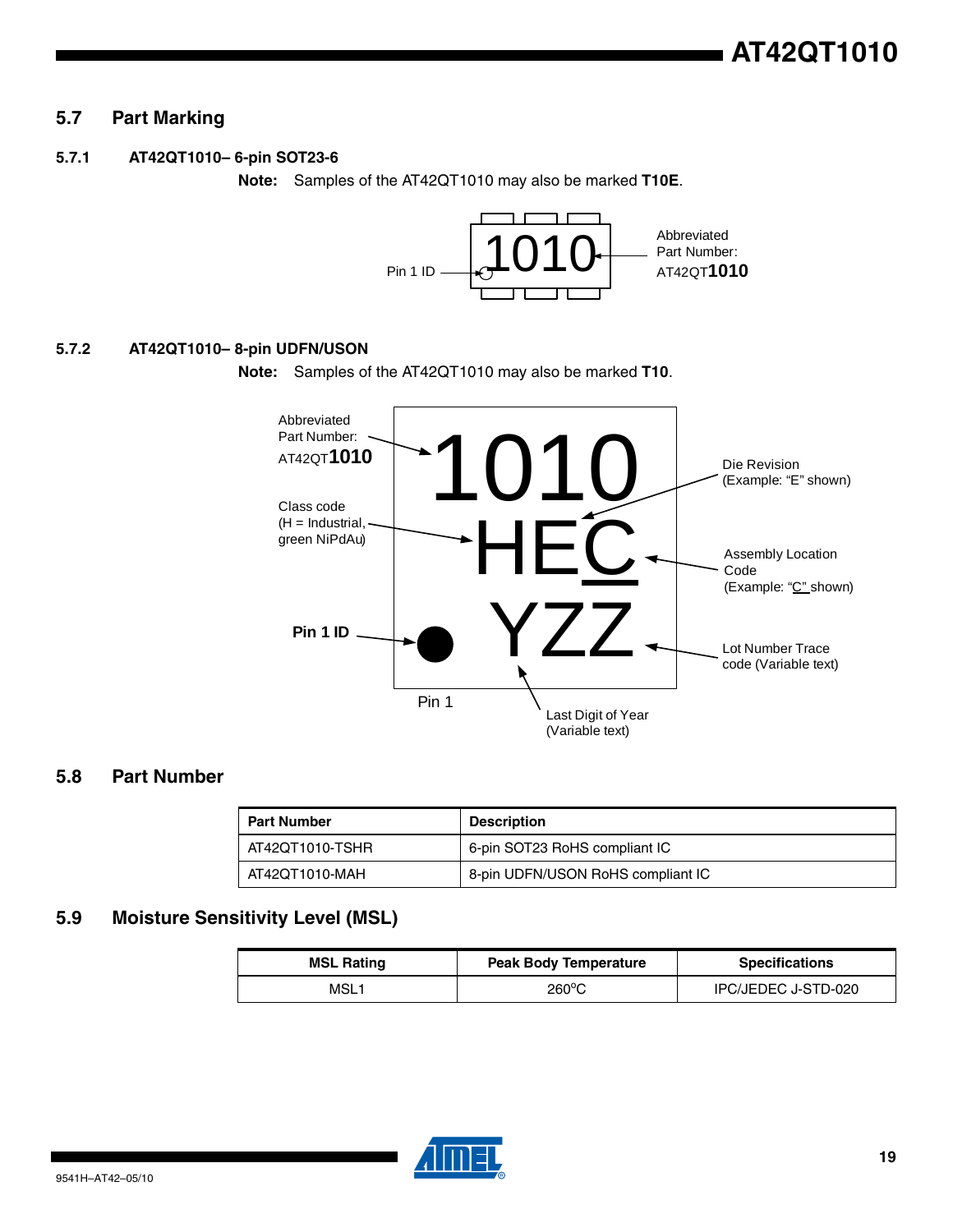![](_page_19_Picture_0.jpeg)

# **Appendix A. Migrating from QT100A**

**Note:** This appendix applies to the use of the SOT23-6 package only.

# **A.1 Introduction**

This appendix describes the issues that should be considered when migrating designs from the QT100A to the QT1010.

## **A.2 Cs Capacitor**

The Cs Capacitor should be increased in value, assuming that other factors, such as the voltage level and electrode size, remain the same. For example, at 3V, a Cs value of 4.7 nF should be increased to 8.2 nF.

## **A.3 PCB Layout**

There are no PCB layout issues. The 6-pin WSON package used by the QT100A shares a common footprint with the 6-pin SOT23-6 package used by the QT1010. Both packages share the same pinouts.

## **A.4 Power Consumption**

The QT1010 has a range of 1.8 to 5.5V for Vdd, compared with 2.0 to 5.5V on the QT100A.

Notice should also be taken of the differences in power consumption in both Fast and LP operation modes.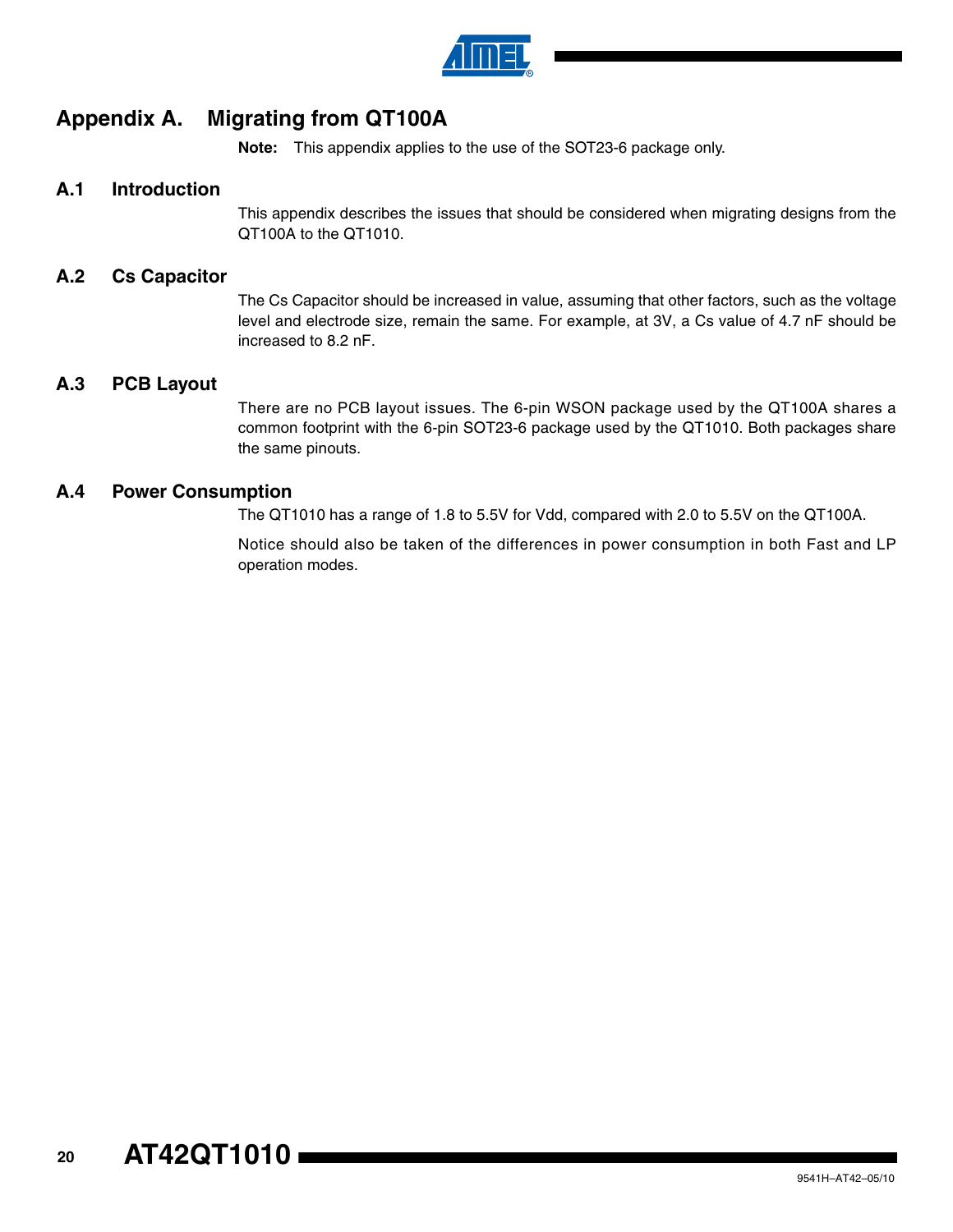# **Associated Documents**

For additional information, refer to the following document (downloadable from the Touch Technology area of Atmel's website, www.atmel.com):

- *Touch Sensors Design Guide*
- QTAN0002 *Secrets of a Successful QTouch® Design*

# **Revision History**

| <b>Revision No.</b>         | <b>History</b>                                              |
|-----------------------------|-------------------------------------------------------------|
| Revision A - May 2009       | Initial release<br>٠                                        |
| Revision $B -$ August 2009  | Update for chip revision 2.2<br>٠                           |
| Revision C - August 2009    | Minor update for clarity<br>$\bullet$                       |
| Revision D - January 2010   | Power specifications updated for revision 2.4.1<br>٠        |
| Revision $E -$ January 2010 | Part markings updated<br>$\bullet$                          |
| Revision F - February 2010  | MSL specification revised<br>٠<br>Other minor updates<br>٠  |
| Revision G - March 2010     | Update for chip revision 2.6<br>٠<br>Migration advice added |
| Revision H - May 2010       | UDFN/USON package added                                     |

![](_page_20_Picture_7.jpeg)